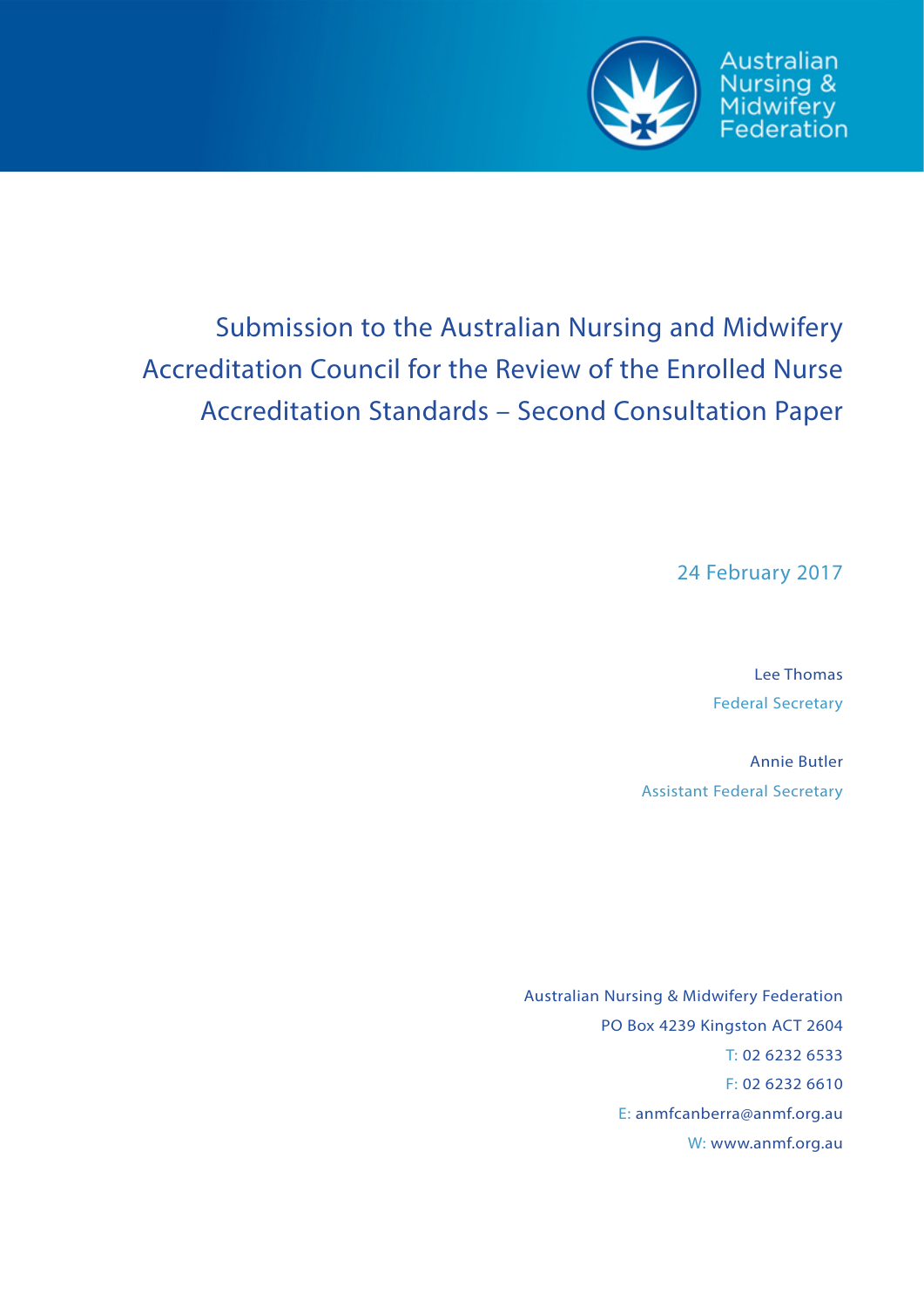#### Introduction

Established in 1924, the Australian Nursing and Midwifery Federation (ANMF) is the largest professional and industrial organisation in Australia for nurses and midwives, with Branches in each State and Territory of Australia. The core business of the ANMF is the professional and industrial representation of our members and the professions of nursing and midwifery.

With a membership which now stands at over 258,000 nurses, midwives and assistants in nursing, our members are employed across all urban, rural and remote locations, in both the public and private health and aged care sectors.

The ANMF has an enrolled nurse membership of over 38,000. This represents more than half of all enrolled nurses on the national register, according to the total number of 60,830 shown in the September 2016 statistics for the Nursing and Midwifery Board of Australia (NMBA)1. We therefore welcome the opportunity to provide advice to the second round of public consultation for the review of the Australian Nursing and Midwifery Accreditation Council (ANMAC) Enrolled Nurse Accreditation Standards. The ANMF has a critical interest in accreditation standards which ensure enrolled nurses are educated and qualified for safe, competent and ethical practice and meet the NMBA Enrolled Nurse Standards for Practice. It is essential there are appropriate selection processes to optimise student's success in the program and to assist retention of a viable enrolled nurse workforce.

#### **Comments**

**Questions 1 and 2** are not dealt with in this submission as the questions relate to demographic data.

#### **Question 3**

**Version 2 of the DRAFT Enrolled Nurse Accreditation Standards** 

**Please consider proposed new wording of the following criteria (in blue text):** 

**• Sub-criterion 6.1(a) now specifying a minimum level of English language skills required by students on entry to an enrolled nurse program of study.** 

The program provider demonstrates:

Applicants are informed of the following before accepting an offer of enrolment:

a. Specific requirements for entry to the program of study, including formal English language skills test results equivalent to those specified in the NMBA Registration standard for English language skills

<sup>1</sup> http://www.nursingmidwiferyboard.gov.au/About/Statistics.aspx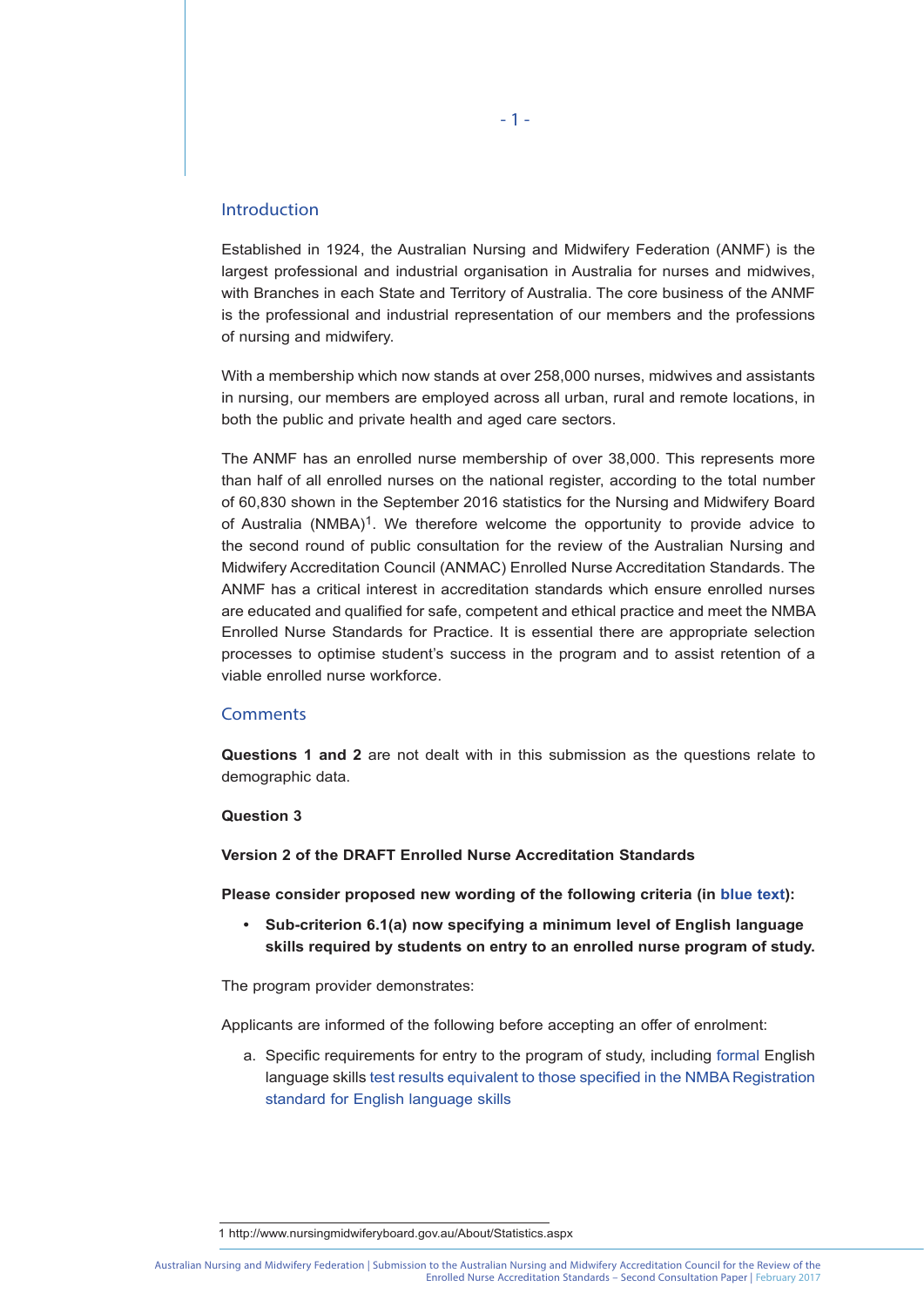**Do you support the inclusion of proposed changes to sub-criterion 6.1a (above), which will introduce into the revised Enrolled Nurse Accreditation Standards a minimum level requirement for students' English language skills on program entry?** 

**Answer: Yes but this wording remains confusing.** 

#### **ANMF Response:**

**The following amendment to point 6.1(a) and a new 6.1 (b) is suggested:**

The program provider demonstrates:

- 6.1 Applicants are informed of the following before accepting an offer of enrolment:
	- a. Specific requirements for entry to the program of study, including the NMBA Registration standard for English language skills
	- b. For those students that would be required by the NMBA to undertake a formal English Language skills test, this must be achieved to the specified level prior to commencement of the program

It is the view of the ANMF that those students who would be required by the NMBA to complete Pathway 3 - one of the specified English Language Tests to achieve test results detailed in the Board's Standard for registration, should be required to do this prior to commencing the program. This will ensure students selected for the program are able to complete the theoretical requirements and workplace experience as required, without delays. It also positions students well to successfully complete the course requirements and to gain registration following completion.

Introducing this requirement would not disadvantage students who will be using Pathway 1 (the primary language pathway) or Pathway 2 (the extended education pathway) to meet the Board's *Registration Standard: English Language Skills.*

Consideration will need to be given to length of time English language test results will be valid for with the change to requiring successful completion of the test prior to program commencement. Current NMBA requirements only allow for more than two years if students:

*have been continuously enrolled in a Board approved program of study, which commenced within 12 months of the date of the test result and undertook subjects in each semester, with no break from study apart from the education provider's scheduled holidays* 

This would allow little or no room for legitimate absence due to student and/or family illness or injury which may occur during the program.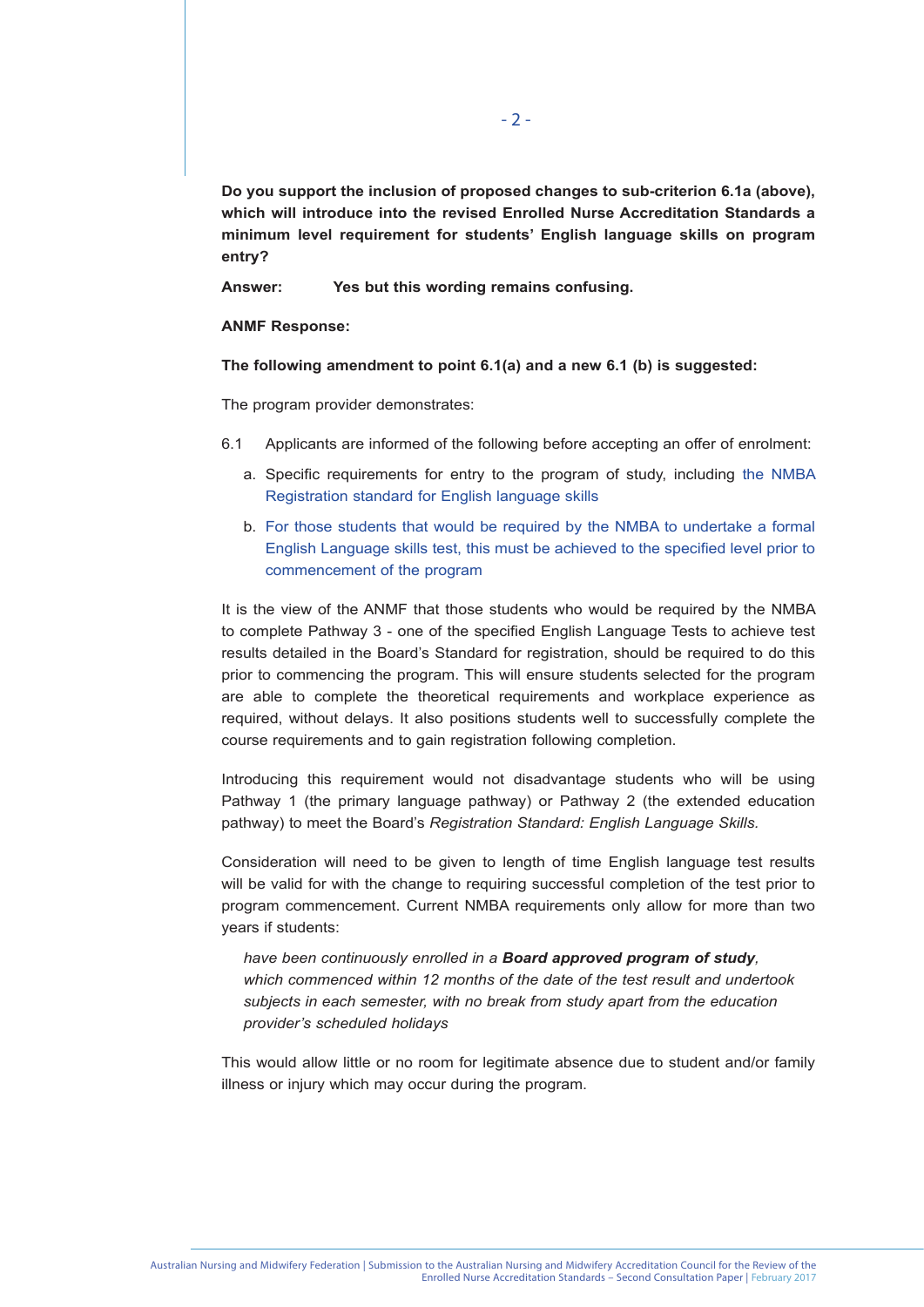#### **Question 4**

By specifying a minimal level of English language skills at program entry it is proposed criterion 5.6 is no longer required.

**Criterion 5.6** Student communication and English language skills are assessed before undertaking workplace experience.

**Do you support the** *removal* **of criterion 5.6 from the revised Enrolled Nurse Accreditation Standards?**

**Answer: Yes** 

#### **ANMF Response:**

The ANMF considers that those students who would be required by the NMBA to complete one of the specified English Language Tests to achieve test results detailed in the Board's Standard for registration, should be required to do this, not just prior to workplace experience, but before they are accepted into the program. As the cost for English language testing will be incurred by students as a requirement for registration, the ANMF believes students should complete this testing to the level required by the NMBA prior to commencing the program. Education providers would then be unable to accept students into the program when they have little or no prospect of meeting the NMBA English Language Skills Standard in order to gain registration on completion.

#### **Question 5**

#### **Version 2 of the DRAFT Enrolled Nurse Accreditation Standards**

**Please consider proposed new wording of the following criteria (in blue text):** 

**•** *Criterion 6.3* **now specifying a minimum level of language, literacy and numeracy skills required by students on entry to an enrolled nurse program of study** 

The program provider demonstrates:

Students, prior to commencing the program, are able to provide evidence\* of sufficient literacy and numeracy skills to be able to successfully undertake academic experience and workplace experience requirements throughout the program.

\*Footnote: Evidence refers to a language, literacy and numeracy (LLN) test result from an Australian Government approved provider (e.g., ACER, bksb) at exit level 3 in the Australian Core Skills Framework in both reading and numeracy. Australian students who have completed an Australian Grade 12 certificate or students who have undertaken a formal English language skills test (e.g., IELTS) that meets program entry criteria, need only undertake the numeracy component of the LLN test.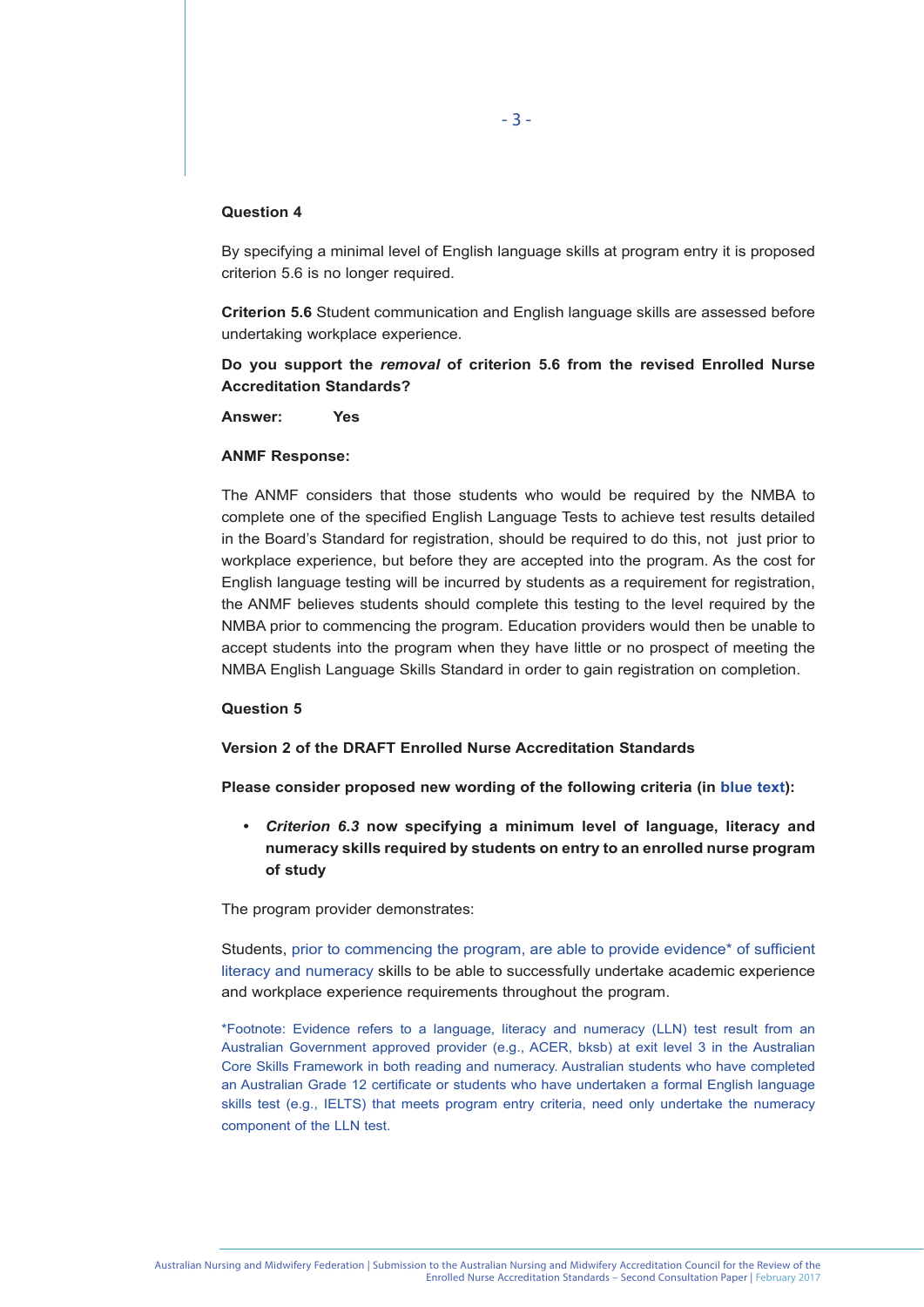**Do you support the** *inclusion* **of proposed wording changes to criterion 6.3 (above), which will introduce into the revised Enrolled Nurse Accreditation Standards a minimal level requirement for students' language, literacy and numeracy skills on program entry?**

**Answer: Yes, however amendments to the footnote are required.**

### **ANMF Response:**

The ANMF supports the requirement that students provide evidence of sufficient literacy and numeracy skills prior to commencing the program. This will ensure students have the necessary foundation knowledge and skills for the theoretical and practice components of the program.

The specification that the language, literacy and numeracy (LLN) test result must be from an Australian Government approved provider at exit level 3 in the Australian Core Skills Framework in both reading and literacy, is supported.

As completion of English in the Australian Grade 12 certificate is not compulsory in all States and Territories, the footnote should be amended to specify that Australian students who have successfully completed Australian Grade 12 certificate English, need only undertake the numeracy component of the LLN test. Also, Australian students who have successfully completed Australian Grade 12 Mathematics should not be required to complete the numeracy component of the LLN test from an Australian Government approved provider.

#### **Question 6**

**Please review all standards and criterion in the second draft of the Enrolled Nurse Accreditation Standards and provide feedback in relation to identified issues, gaps, omissions, duplications or errors.** 

#### **ANMF response:**

- **Standard 1:** The additional wording in criteria 1.3 referencing the nationally recognised health training package is supported. No further comment.
- **Standard 2:** No further comment.
- **Standard 3:** No further comment.
- **Standard 4:** Amendments made are supported. No further comment.
- **Standard 5:** Amendments made are supported. No further comment.
- **Standard 6:** Amendments made are supported. No further comment.
- **Standard 7:** Staff teaching enrolled nurse practice units should only include those with current Australian general registration as a registered nurse. No further comment.
- **Standard 8:** Amendments made are supported. No further comment.
- **Standard 9:** No further comment.